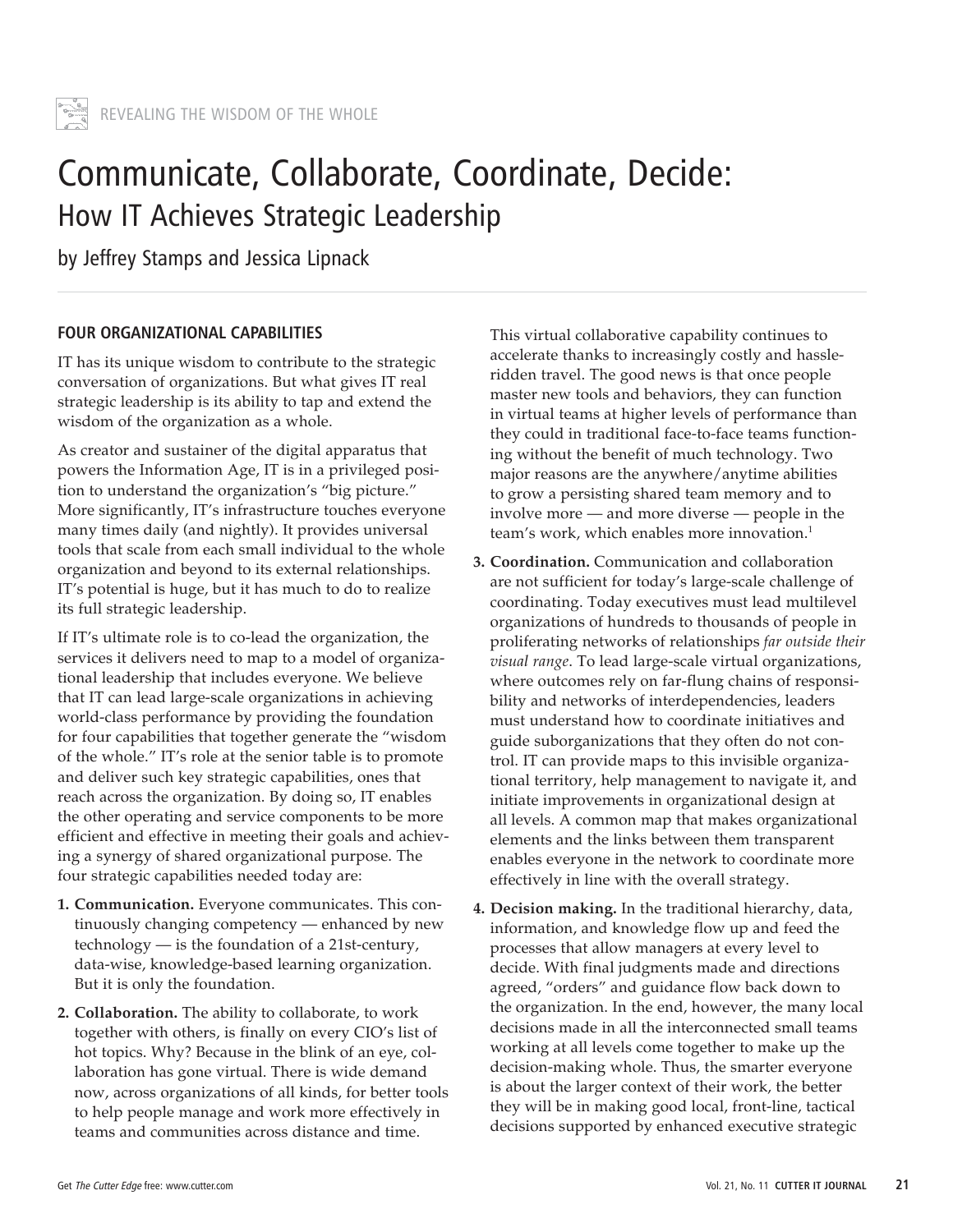decision making. The overall result is likely to be higher organizational performance.

Conventional IT, meaning the way IT departments regard their core purpose, traditionally focuses on the first of these four capabilities. Albeit astonishingly successful as an enabler of communication, IT will have to extend its mission. To be truly strategic, IT needs to make it easy for leaders throughout the organization to also collaborate, coordinate, and decide.

## **Communication: From Technology to Services**

How quickly people get used to new ways of communicating! With Web 2.0, for the first time in the information revolution, the consumer market is ahead of the enterprise market. People now expect services inside organizations comparable to those they use outside. Indeed, IT often finds itself fending off rogue installations that the "tech people" have yet to consider, instant messaging (IM) being a prime example. When IT departments have delayed approving IM, enthusiastic users have found their own workarounds — even if it means logging into Facebook or Gchat to use this valuable utility.

Many IT organizations have moved to seeing their larger role as providing "information management," a serviceoriented model. In this operating view, technologies lie below the visible surface, constantly changing, sometimes used in multiple services, while the support focus is on what the "customer" wants and needs.

A comprehensive view of IM sees customer needs at four distinct scales within an enterprise: individual

people, teams, communities, and organizations. All are customers for different aspects of IT's full menu of services. These multiscale services comprise IT's essential contribution to collaboration, coordination, and decision making across the whole organizational network.

In a recent project with the US Army's Battle Command Knowledge System (BCKS), we helped develop a picture (see Figure 1) of existing or embryonic services available to the Army, grouping those services by the populations they serve.<sup>2</sup> Many of these capabilities reach — or are projected to reach — across many boundaries to the Army's partners in the larger complex world of current joint military organizations. This complex set of relationships is often abbreviated as JIIM, which stands for Joint, Interagency, Intergovernmental, and Multinational engagements.

Figure 1 shows the array of technologies available in some form in many enterprises. What's important here is the notion of IT customers at every scale. Traditional knowledge management (KM) is directed at the organizational level, as are learning services. Other services are directed to and served by individuals, such as FAQ and information-request services, joined by newer socialprofile, expertise-location, and blog services. Discussion forums support cross-cutting communities of practice, while subsets develop domain expertise and programs that use workflow services. Finally, the now hot area of virtual team support includes the key technologies of synchronous conferencing (audio, video, Web) and asynchronous capabilities (repository, team room).



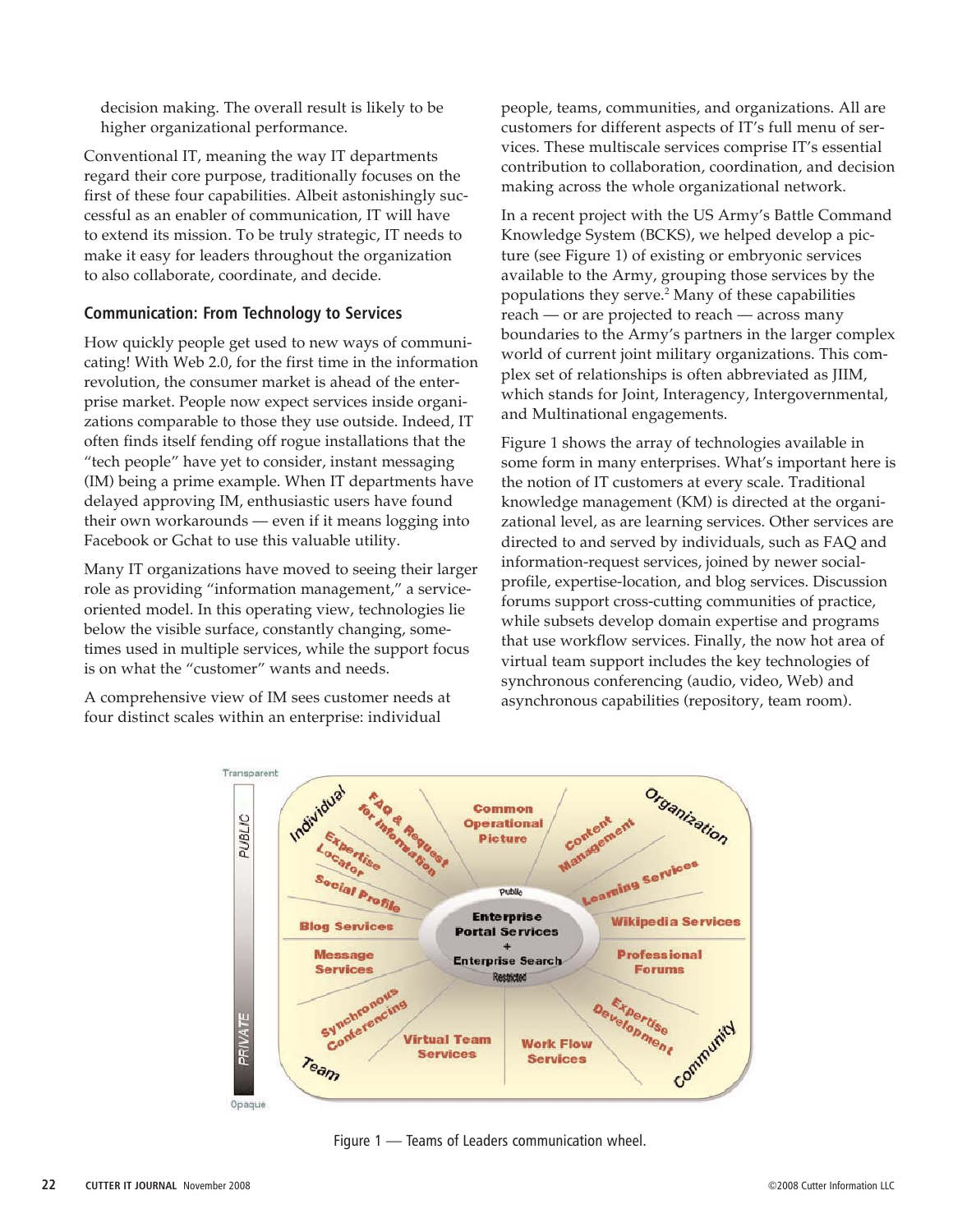New communication capabilities enable new collaboration capabilities. Industrial Era technologies — bracketed by 15th-century printing and 20th-century broadcast television — predominantly enhanced one-way communication. These served efficient hierarchies and specialized bureaucracies. In the Information Era, interactive, anytime, anywhere technologies have emerged, been adopted, and are now forcing organizational restructuring. New forms of organization are emerging in the public and private sectors, most along network lines. IT can bring a natural network mindset to the senior table as companies repeatedly consider reorganizations large and small to meet the demands of change.

#### **Collaboration: Technology and Behaviors**

Collaboration has two dynamics — technology and behaviors — that intertwine to successfully function in far-flung organizations.<sup>3</sup> However, in our view, it's only 10% technology; the other 90% is people.

Most global organizations are rapidly backing into the new mainstream world of virtual work, adopting technologies that collapse space and time while still using antiquated ideas and behavioral skills about meetings, teams, and organizations. Without new behaviors and organizational designs, the great potential of the new connective technologies remains largely fallow.

For example, IT may provide facilities for audio conference calls and Web conferencing (screen sharing), which are critical capabilities for virtual teams. While IT usually provides documentation and technology training, rarely does it also offer quick tips, education, and detailed practices on how to use the new facilities in a virtual team context. Meanwhile, organizations are crying out for education about:

- How to have good conference calls
- When and how to conduct virtual meetings
- How to lead virtual meetings
- How to coach others to have great meetings
- How to lead high-performing virtual teams

Thus, IT finds itself needing to partner with other organizations to provide the behavioral side of the collaboration equation.

The second key area of technology for virtual work is a repository for anytime/anywhere access. Since the dawn of the Internet, research has shown that virtual groups are far more likely to succeed when they have common work products and private places to store and retrieve them.<sup>4</sup> However, what's needed today is much more than content management in isolated team rooms. Today's online workplaces and collaboration platforms present users with an awesome list of tool parts that they can configure and deploy — if only they had some way of knowing how to start from an empty room and turn it into a cleverly designed shared space.

Technology is best when shaped with an eye to human behavior. Team rooms can be tailored to incorporate the principles and practices of good teaming, such as clarifying and articulating purpose, providing transparency in order to build trust, and communicating with your larger network of relationships. New technologies can strengthen the adoption of new behaviors, and vice versa.

# **Technology is best when shaped with an eye to human behavior.**

In the Teams of Leaders project, the BCKS adopted our virtual team model — People, Purpose, Links, and  $Time<sup>5</sup>$  — for the design of both collaboration training and the online leader team rooms (see Figure 2). To reflect needs common to all teams, we tailored a team room template on Microsoft's SharePoint collaboration platform, which could be used as a starting point and a learning environment for best practices. As the teams inhabit the rooms, their "walls" become personalized and articulated as the teams spell out their specific purposes and discuss their processes.

When team rooms are tailored for consistency and ease of use across many groups, people can work in multiple teams and expect to find common information in the same places. We often compare setting consistent online areas for information related to people, purpose, and the like to being able to find the light switch in roughly the same place in a physical room. It may be outside the door or inside it, to the left or to the right, but you don't have to go on a treasure hunt each time you need to flip the switch, which is something like what people experience online right now. There is little consistency in the placement of information, and a lot of time evaporates as people hunt for the simplest "data." We are not the only ones calling for consistency in online team environments, to be sure, and the vendors have done their best to snatch what they regard as common elements and build them into their offerings. Unfortunately, most are feature-driven, which makes them technologically rich but, generally speaking, not driven by the way people actually work.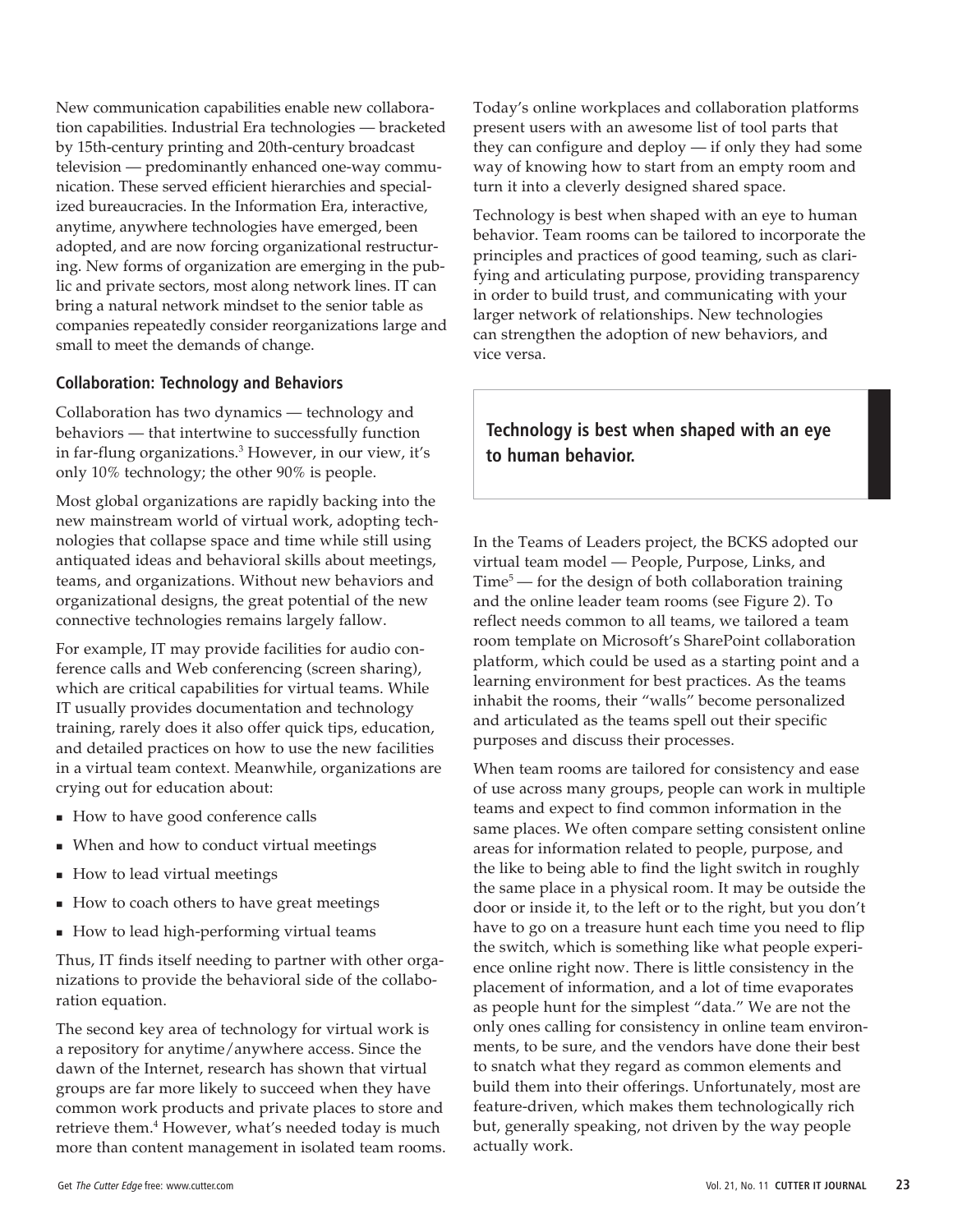| favore of Leaders Ferrari, (GL/WT).                                                                                        | <b>ToL</b> Development                                                                                                                                                                                                             |                                                       | This Stel Toll Development<br>$\sim$                                                                                                  | Welcome perform in the American Indiana (C)<br>m.<br><b>JD</b> |
|----------------------------------------------------------------------------------------------------------------------------|------------------------------------------------------------------------------------------------------------------------------------------------------------------------------------------------------------------------------------|-------------------------------------------------------|---------------------------------------------------------------------------------------------------------------------------------------|----------------------------------------------------------------|
| <b>Chances Communications</b><br><b>DE JORG REGISTER ANNO REINE</b>                                                        |                                                                                                                                                                                                                                    |                                                       |                                                                                                                                       | Site Actions *                                                 |
| Vera All Site Content<br>People<br>· Team Members<br>- Team Pictures<br><b>A Panola Dors</b><br>* Natucci: Map-<br>Purpose | Teams of Leaders Nework (Tochet) = Tot Devel<br>Mission<br>Develop, integrate, and field a dynamic knowledge enabling capability to support high-performing<br>teams.                                                              |                                                       |                                                                                                                                       |                                                                |
| M Mession / Values<br>· Objectives<br>· Tasks<br>Links<br>· Relationship Matrix<br>R Coerating Agreements<br># URLS        | People<br>Links<br>Purpose<br>Team Members<br>Mission / Values<br>Relationship Matrix<br><b>Team Pictures</b><br><b>Objectives</b><br>Co Agreements<br>Peable Doce<br><b>Tacles</b><br><b>EBEX</b><br>Nebwork Man<br>Announcements | Time<br>Calendar<br>Project Timeline<br><b>Phases</b> | Communication<br>Content<br>Meetings<br>Reports<br>Discussions<br>Briefings<br>Web Card<br>Naruthunda<br>Place holder for<br>TeamTalk | References<br>On Definitions<br>Source Docs<br>Tennolates      |
| · Announcements<br><b>Time</b><br>* Calendar<br>· Protect Timeline<br>a Dhasae                                             | 11.1<br>The Phone Bridge number for all IPRs is 913-684-7404<br>* Phone Bridge for Thursday, 11 Sept., is 913-684-7405/11<br>E Add new announcement                                                                                |                                                       | Michelle<br>Milke                                                                                                                     |                                                                |
| Communication<br><b>All Afgainings</b><br>· Team Discussion<br>· Web Conferencing<br>$= 294$ J Chat                        | Fuente<br>Title.<br>Right Trads Review : 17 Sept<br>Virtual Right Track Review; 18 Sept. 1330-01530 Tress<br>E Add new announcement                                                                                                | leff-Stamps                                           | Hannah<br>Parvou                                                                                                                      | Jessica Lionaci                                                |
| Content<br>· Richield<br>* Briefings<br>· Handbook<br>References<br>· Operating Definitoris                                | <b>Key Documents</b><br># ToL Diverview<br>= Handbook wrapper lat draft<br>a Booklet 1 tst Draft<br>» Booklet 2: 1st draft<br>o Booklet 3 Fost Draft                                                                               | H6By<br>Baxter                                        |                                                                                                                                       | John<br>Kessler                                                |
| - Source Ooca<br><b>H</b> Templates<br>W. Recycle liin                                                                     | III Add new link                                                                                                                                                                                                                   |                                                       | Rick Morris<br>JR Growney                                                                                                             | Bob Veitch                                                     |

Figure 2 — BCKS room based on a virtual team model.

IT is typically short on behavioral skills and knowledge itself, so it needs to partner with another function, usually HR, to successfully establish the new behaviors required to achieve true organization-wide proficiency. Working together, HR and IT can couple virtual leadership methodology with collaboration technology to support high-performance virtual working.

HR (or Learning, or Education, or Training, for example) is already in the business of leader development, which means that IT can partner with that function to integrate the behavioral aspects of working virtually into existing curricula, or to create new training. Volvo IT, for example, now provides the Information Worker Package, a virtual team service package comprising technology tools and behaviors co-crafted with HR but delivered by IT.

# **Coordination: Mapping the Organization**

IT has great reach and scope when it comes to providing unique organizational information in novel and quantitative ways. It can map the organization to aid communication, collaboration, and coordination. And it can analyze the maps to produce data about the organization that supports the large-scale decision-making capacity.

Using its directories, permissions, databases, and streams of information flow, IT can construct maps that make the organization's working networks visible and accessible. Such views complement the limited horizon of direct experience most executives rely upon.

BCKS provides an example of how these maps can help a small network of organizations visualize its assembly into a new organizational function. The Combined Arms Center (CAC), the Army's intellectual and educational hub, recently decided to create an organization-wide knowledge function called CAC-Knowledge (see Figure 3). Its purpose is to coordinate functions and share services within and between five key organizations: BCKS, the Center for Army Lessons Learned (CALL), the Combined Arms Doctrine Directorate (CADD), the Combat Studies Institute (CSI), and the prestigious publication *Military Review*. Knowledge flows directly from soldiers and leaders in BCKS-provided large professional community forums (e.g., CompanyCommand.com) and small team rooms, from after-action reviews and other sources through CALL, to the codification of current best practice into Army doctrine through CADD, and to publications that provide special knowledge, broad context, and deep history.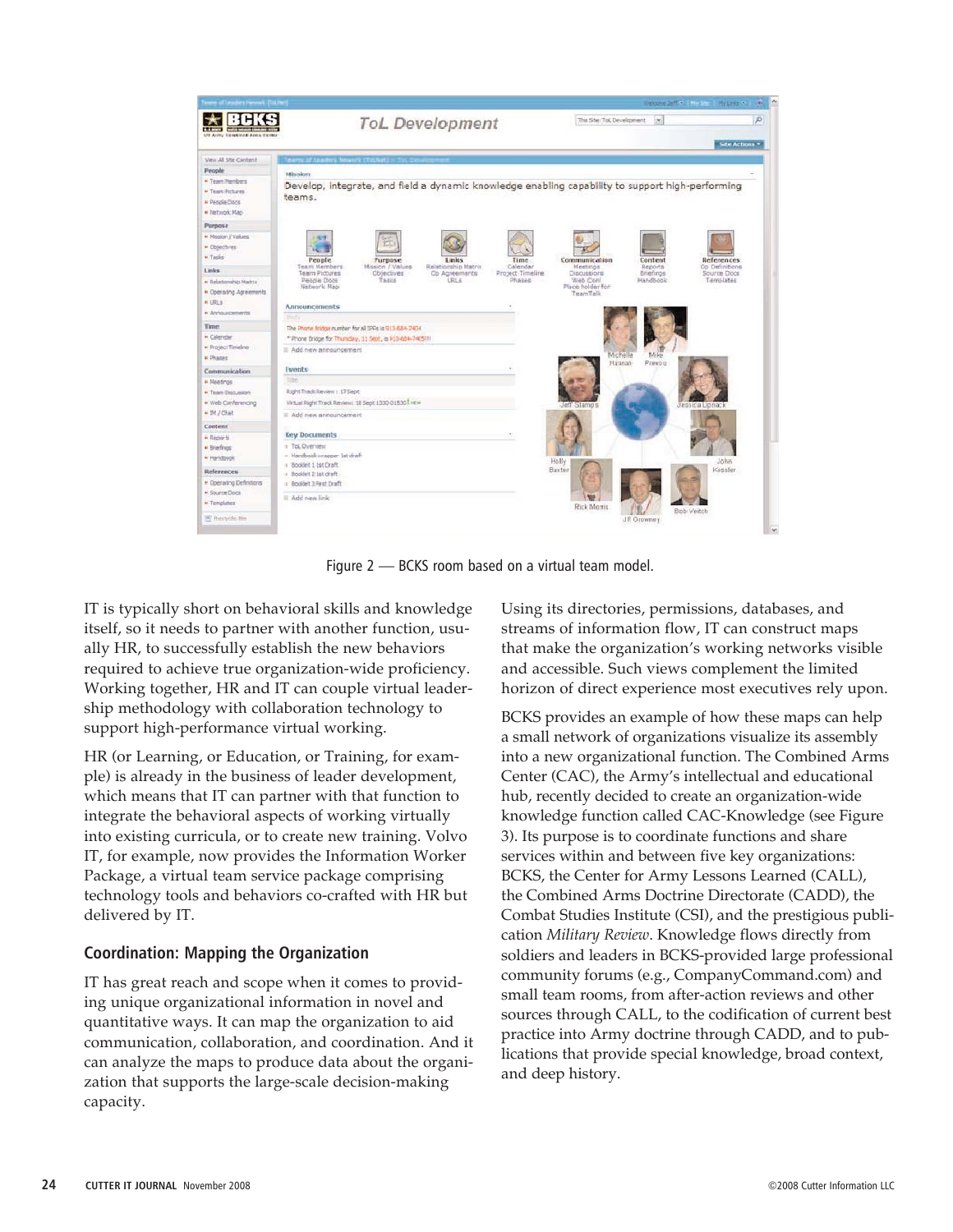

Figure 3 — CAC-Knowledge organizational network map.

To gain a complete picture of the formal organization beyond the reporting hierarchy, enterprises need to map their networks of matrix reports, the burgeoning multiteam memberships, and the horizontal workflow handoffs between teams. As more kinds of relationships are added to the reporting hierarchy, these maps offer an increasingly comprehensive, easy-to-navigate, common mental model of the whole network and its interdependencies. When organizations widely share such interconnected maps with those who work in them, they create a "transparency of the whole." Such views help provide organizational awareness — shared global contexts for making local decisions. This is akin to the military's "situational awareness" of the physical context.

For leaders who run suborganizations of hundreds and thousands of people, accurate maps of the complex organizational whole are becoming essential as changes are made in faraway functions. Meanwhile, many HR organizations have been identifying social networks of influence and information that thread through the people occupying places on the org chart of jobs. By making transparent the currently invisible networks that connect people, organizations, and work, IT enables everyone to function more intelligently, be more aware of the whole, and be more capable of achieving shared goals.

#### **Decisions: Making and Communicating Them**

Network models also show the topology of the organization as a whole. The dance between centralization and decentralization plays out in the dynamics of organizational design and redesign as strategy changes to meet the ongoing rush of events. Today, in particularly uncertain times, adaptive strategies are more likely to succeed than "stay the course" approaches rooted in the slower Industrial Era.

By analyzing network maps of the organization, IT can identify and clarify the real leadership positions from the bottom up *and* the "edge in," bringing attention to critical hotspots. These "hub" leadership positions are the highest-potential/highest-risk jobs in the organizational network — positions that are typically overloaded and underresourced. By providing such information to leaders at all levels, IT expands everyone's idea of leadership and how to improve it — knowledge that is at once visionary-strategic and practical-tactical.

Leaders *make* decisions and then *communicate* them. They depend on their organizational hierarchies to gather information, formulate options, offer recommendations, and make final decisions. Then leaders turn around and use the formal reporting lines as their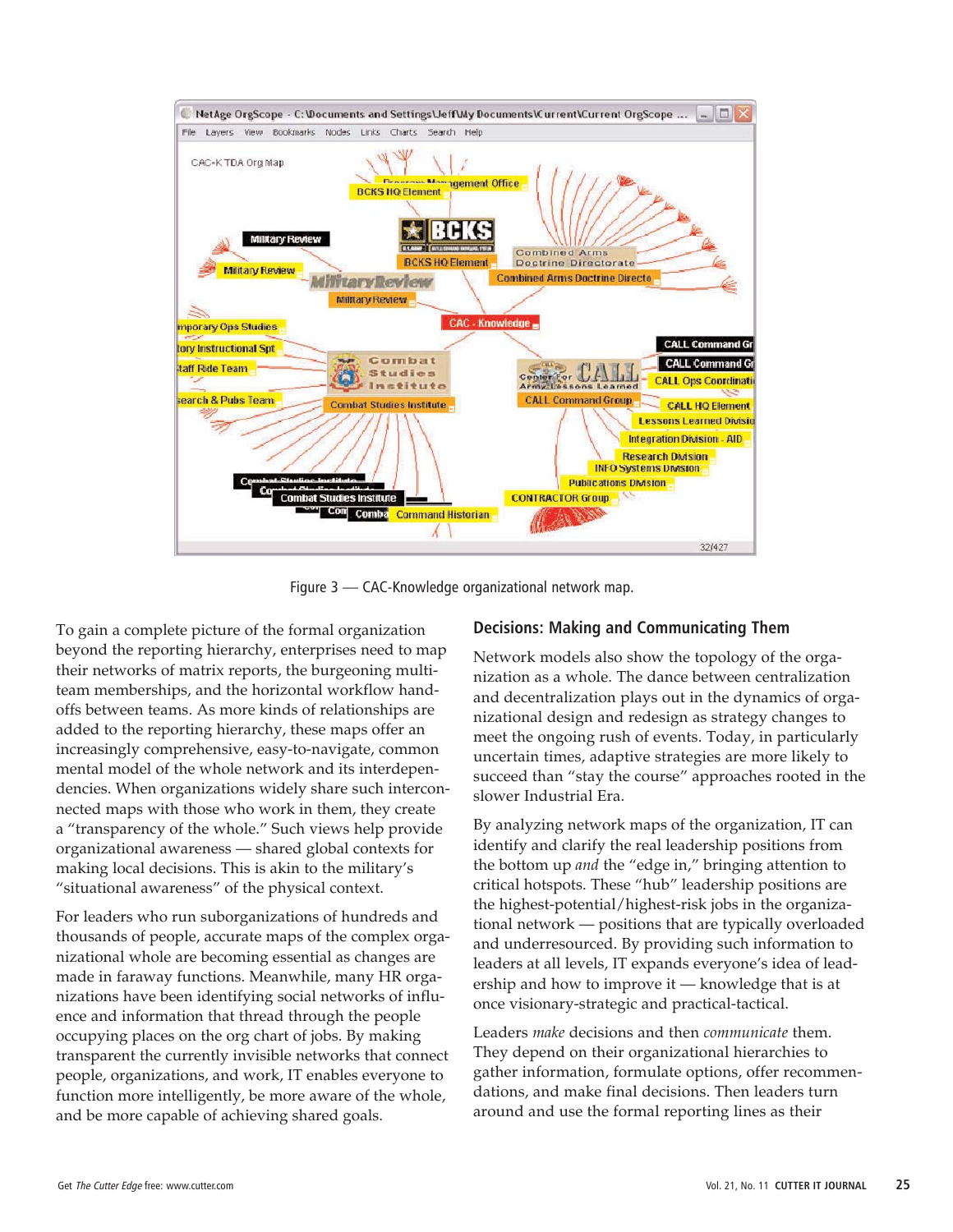primary conduits for distributing the official goals, strategies, policies, procedures, and other messages from the top. These directives eventually land in the laps of line managers who lead staff teams.

Organizations swing between decision making, a comparatively complex process, and "decision telling," which depends on communication. Hierarchies need to accommodate both — the capacity for making highcomplexity decisions and communicating them along the shortest possible paths.

This brings us to the two opposing principles inherent in organizational structure:

**1. Centralizing to optimize communications.** Organizations do this by increasing manager reporting spans and decreasing the number of levels in the organization. Fewer levels indicate shorter

communication paths from top to bottom.

**2. Decentralizing for complex decision making.** Smaller manager spans, meaning that managers have fewer people reporting to them, increase the number of organizational levels from top to bottom. More complex designs like these allow the organization to engage more specialties and devote time to deeper analysis before making complex decisions.

**In some cases, flattening the organization may produce nothing more than an enhanced ability to communicate truly poor decisions.** 

The dynamic of local optimization of communicating and decision making carves a hierarchical landscape that is high in some places, low in others. Many-tiered mountains of small decision-making teams optimized for complexity are scattered through low-elevation plains of large teams transmitting strategies, standards, and procedures. The local organizational design and appropriate balance of the tension between centralization and decentralization depend on which concerns are paramount at any moment.<sup>6</sup>

Overall, organizations need to accommodate added decision-making capability while becoming even smarter about communicating. How do they do this?

The answer lies in how they mix the ingredients of size, manager span, and number of top-to-bottom levels in different parts of the organization. Where communication is the dominant need, as it is in sales groups, manager

reporting spans and teams are often larger, which reduces the path between senior and operating levels. Where decision making is paramount, as it is in research, there are apt to be more departments with smaller teams, which increases the path from top to bottom.

This is a critical consideration at a time when organizational change, redesign, and, yes, downsizing are hitting thousands of businesses, institutions, and agencies. The standing prescription for redesign today is to flatten the organization. This is a poor general rule. In some cases, flattening the organization may produce nothing more than an enhanced ability to communicate truly poor decisions.

People rarely call for more complexity within their organizations as a means of coping with an increasingly complex world beyond their own four walls. They should. A basic tenet of systems science is W. Ross Ashby's "Law of Requisite Variety," which essentially says that a system's internal complexity must at least match that of its external environment. In practice, this means that greater diversity — of people, viewpoints, skills, disciplines, and the like — can generate more innovation and faster adaptation than can homogeneous teams. While there is likely some upper limit of diminishing returns here, it's instructive for organizations to ponder this reality, especially as regards the advantages introduced by working virtually, which radically increases access to diversity.

# Organizing for Communication

Management teams of solid-line reporting relationships are ideal vehicles for communication. Such teams are two-level organizations, with a manager and his or her direct reports just one link apart. Communication distance doesn't get closer than one degree, whether in networks of family, friends, or coworkers. Every manager in the hierarchy has a one-degree team, a star-shaped cluster of closely related positions. The whole hierarchy is an interlocked set of one-degree management teams beginning at the top and reaching all the way to the bottom, regardless of whether or not any particular small group sees itself as a team.

From the executive perspective, messages stream down the hierarchy of reporting links in a progressively articulated tree akin to any wide-area communication system. In cable television transmission networks, for example, signals cascade from the "head end" (Level 1) through high-capacity trunk lines (Level 2) into lowercapacity branches (Level 3) and feeder lines (Level 4), finally "dropping" a thin wire to your home (Level 5).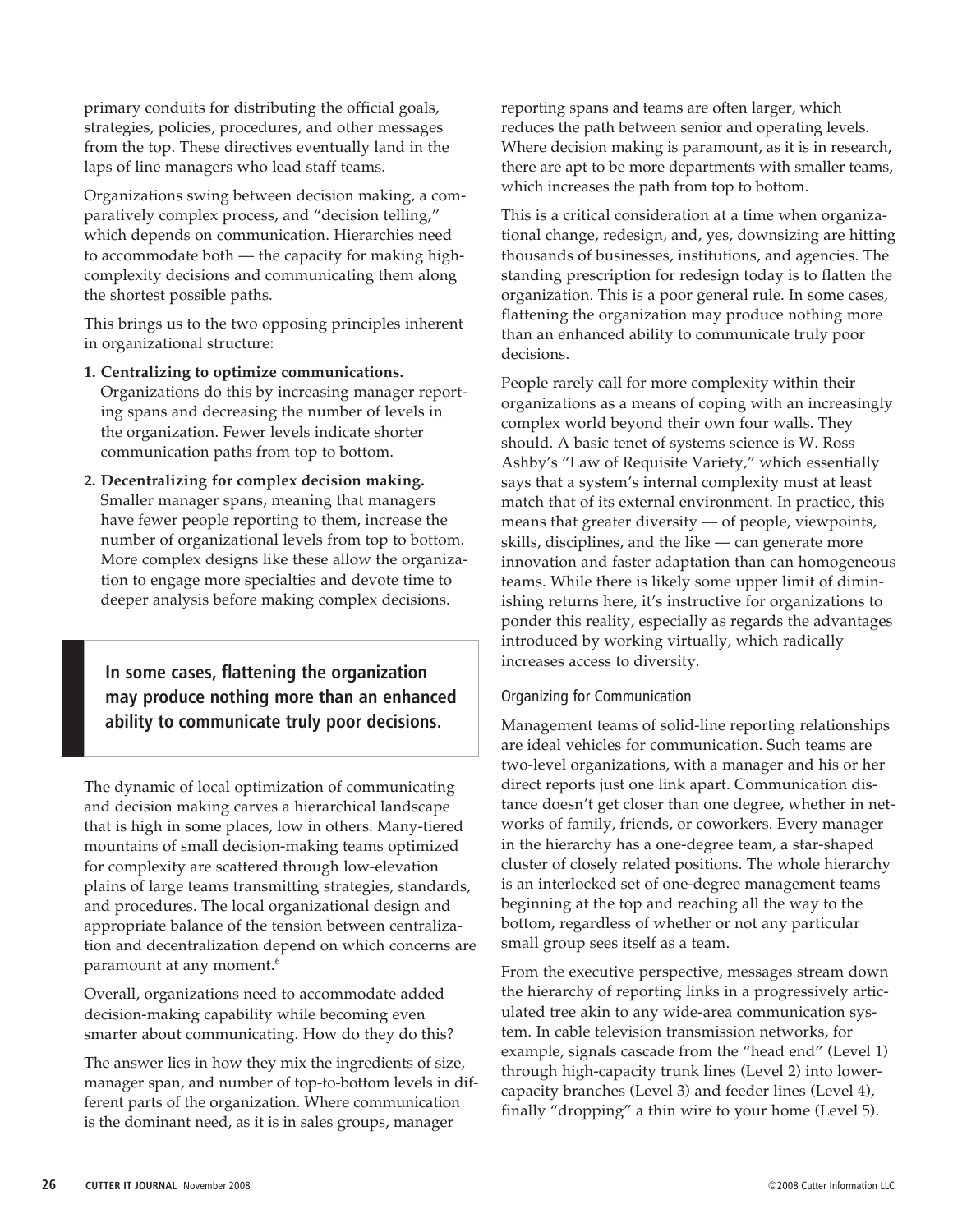By analogy, the CEO is the head-end source of signal and content, with managers in between repeating and amplifying the source transmissions, ultimately dropping the messages at the "homes" of the staff.

#### Organizing for Making Decisions

In Western culture, our primary tool for tackling complex problems is analysis. "Breaking down" the problem divides something complicated into smaller, more comprehensible parts that may in turn be broken down further. In organizational structure, this problemsolving approach reveals itself in the propensity to differentiate and create more levels.

An organization tends to decrease manager span and increase levels when complexity increases and more decisions need to be made. Here, the hierarchy acts like a giant decision tree, a method used by operations researchers to analyze complex choices. At the highest level (Level 1 for our purposes here) is the final decision to be made (e.g., allocation of resources among major projects), with branches (Level 2) to each of the major option areas. Operations researchers map out successive levels of branching and analysis within each option until they have calculated all alternatives and values. The more complex the choice, the more decision branches they need to map.

Each team and team of teams must design itself to fit its basic mission. In simple terms, this is the recipe:

To communicate better, make the organization's structure flatter (i.e., reduce the number of levels and enlarge the size of the teams).

To make better decisions, make the organization's structure deeper (i.e., increase the number of levels and reduce the size of the teams).

For larger organizations, some parts will be more centralized, others more decentralized. No one design is best everywhere, and global edicts to flatten and simplify may, as we suggest above, undercut the organizational capability to cope with complexity. Indeed, collaborative technologies that connect people in all directions horizontally and vertically enable much faster and better communication pathways. So today's fast-changing organizations can in fact become more complex to support better decisions, while also communicating faster through formal but nonhierarchical channels. The hierarchical design tradeoff between smarter decision making and better communication is being transformed into a "both/and" as the whole organization becomes interconnected at every scale from the single individual to the enterprise as a whole.

In the years and decades to come, organizations will need to morph to accommodate the pressing needs of the moment. But they can only do so if they can develop accurate, comprehensive mental models of themselves. And this is where IT comes in: using innovative tools, such as hyperbolic viewers and other network display technologies, it can map, navigate, and analyze the whole organization as a network.

# **IT has its finger on the pulse of complexity.**

## **BETWEEN ORDER AND CHAOS**

Networks ripple. A small decision here plays out as major activity elsewhere in the web. Big effects arise from many small movements. Abstractions at a large scale become everyday local juggling acts for managers and staff across the hierarchy.

Organizations require both order *and* flexibility*,* stability *and* creativity. The structure must provide sufficient constraints to maintain integrity and enough freedom to innovate and adapt. Sufficient sameness and commonality have to mix with requisite variety and difference. If not, the organization will be either completely moribund or a total madhouse. Organizations change and rewire themselves as strategies shift and refocus, or they fail to adapt and eventually disappear.

Executives struggle to manage these contrasting forces. They find themselves simultaneously bringing some things to the center and pushing other things out, simplifying in some places and "complexifying" in others. They push for greater collaboration over here (perhaps to better deliver services) and greater competition over there (perhaps to control costs).

Three core functions — IT, HR, and finance — all have data with which to construct the basic network of how positions interconnect, in hierarchy trees and other networks of interdependent links. However, only IT has readily available and reliable data on both hierarchical and nonhierarchical relationships, including key contractors, formal teams, and patterns of inter-job/ inter-person communications (i.e., where working communication interweaves with social networks).

IT has its finger on the pulse of complexity. It can help the entire organization achieve a dynamic balance between order and chaos, providing stability while enhancing innovation. It can advocate for, then deliver,